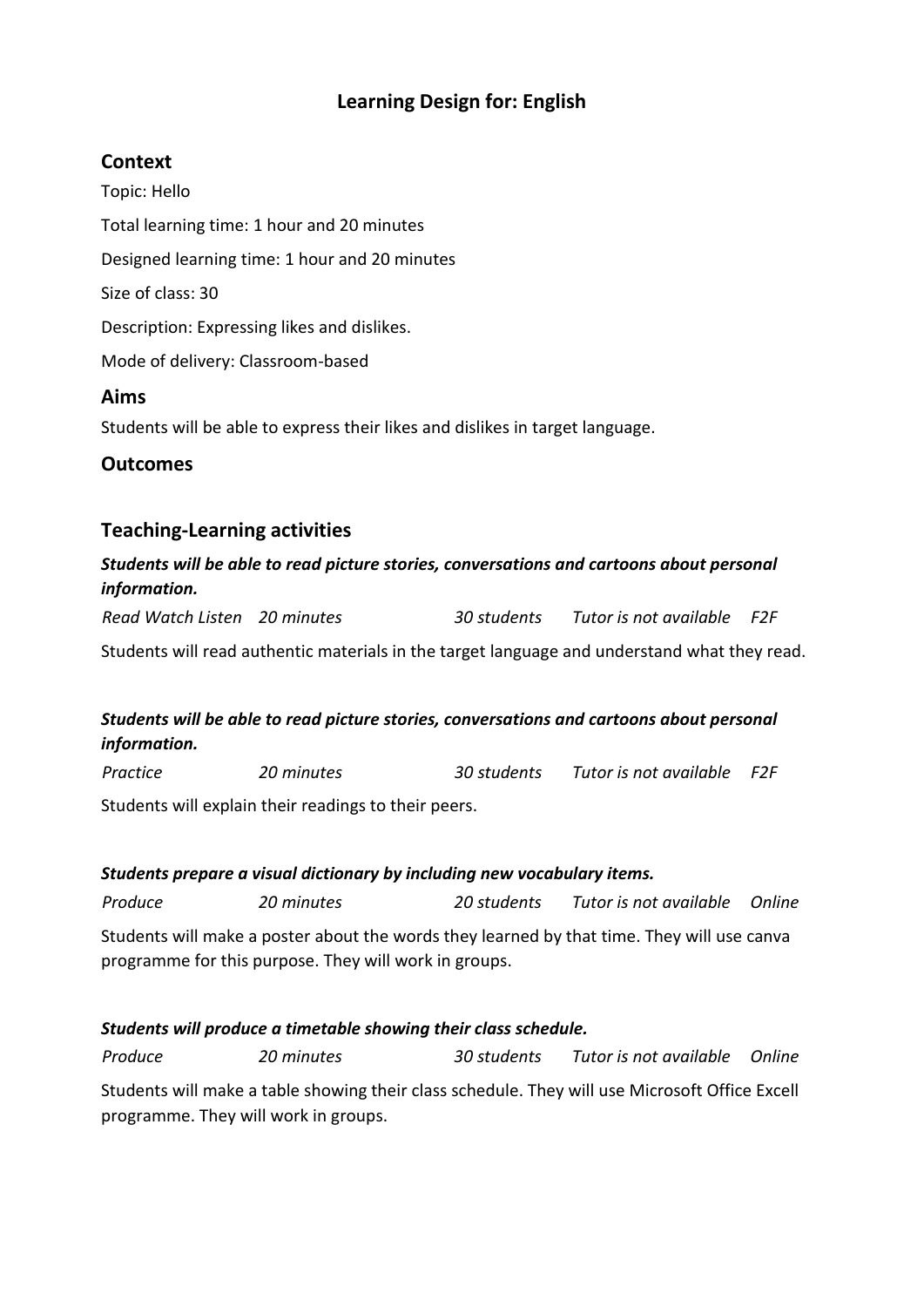# **Representations of the learning experience**



| Learning through |                                   | <b>Minutes</b> | ℅  |
|------------------|-----------------------------------|----------------|----|
|                  | Acquisition (Read, Watch, Listen) | 20             | 25 |
|                  | Investigation                     | O              | O  |
|                  | <b>Discussion</b>                 | O              | 0  |
|                  | Practice                          | 20             | 25 |
|                  | Collaboration                     | O              | O  |
|                  | Production                        | 40             | 50 |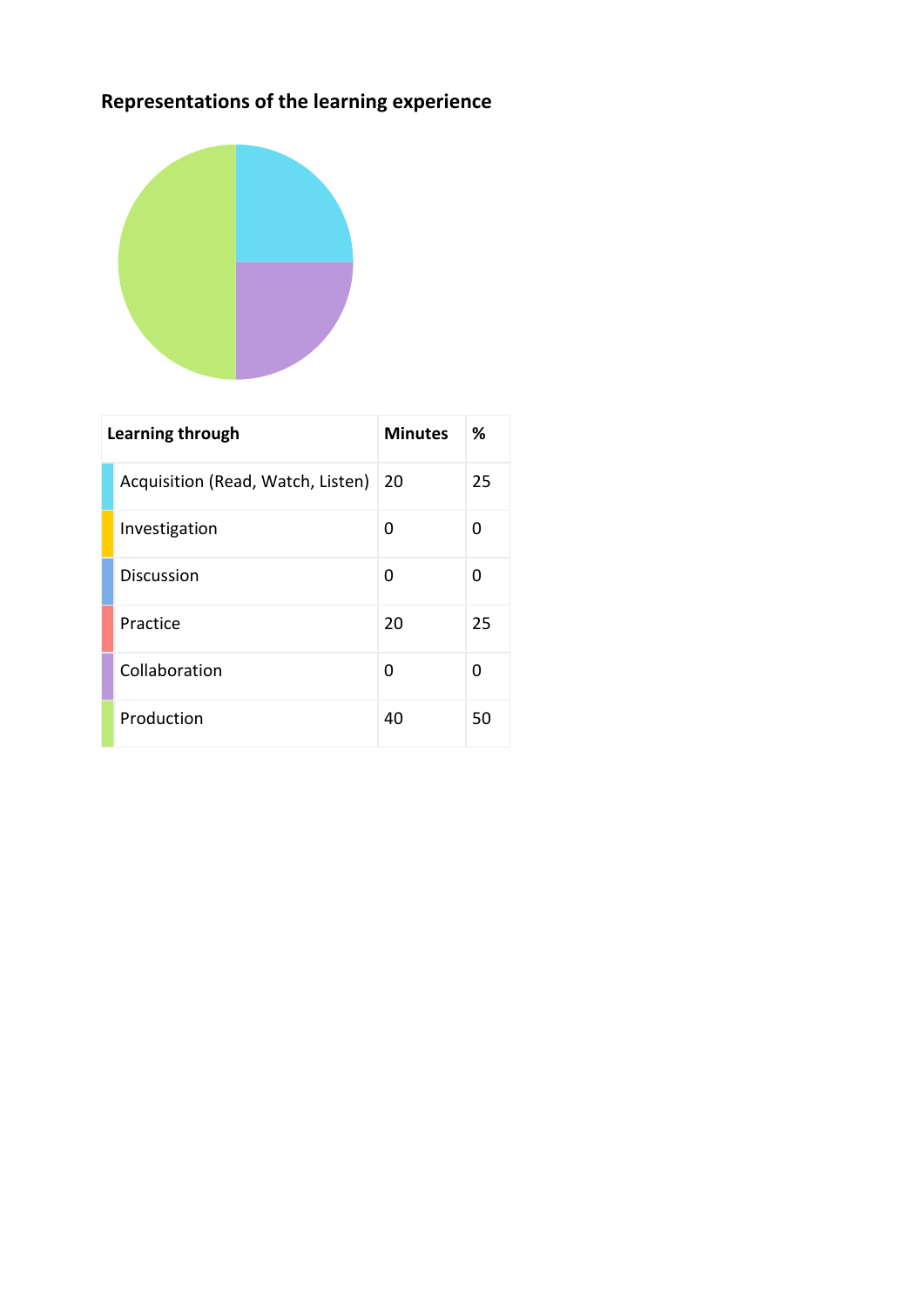|             | <b>Minutes</b> | ℅  |
|-------------|----------------|----|
| Whole class | 60             | 75 |
| Group       | 20             | 25 |
| Individual  |                |    |



|              | <b>Minutes</b> | ℅  |
|--------------|----------------|----|
| Face to face | 40             | 50 |
| Online       | 40             | 50 |